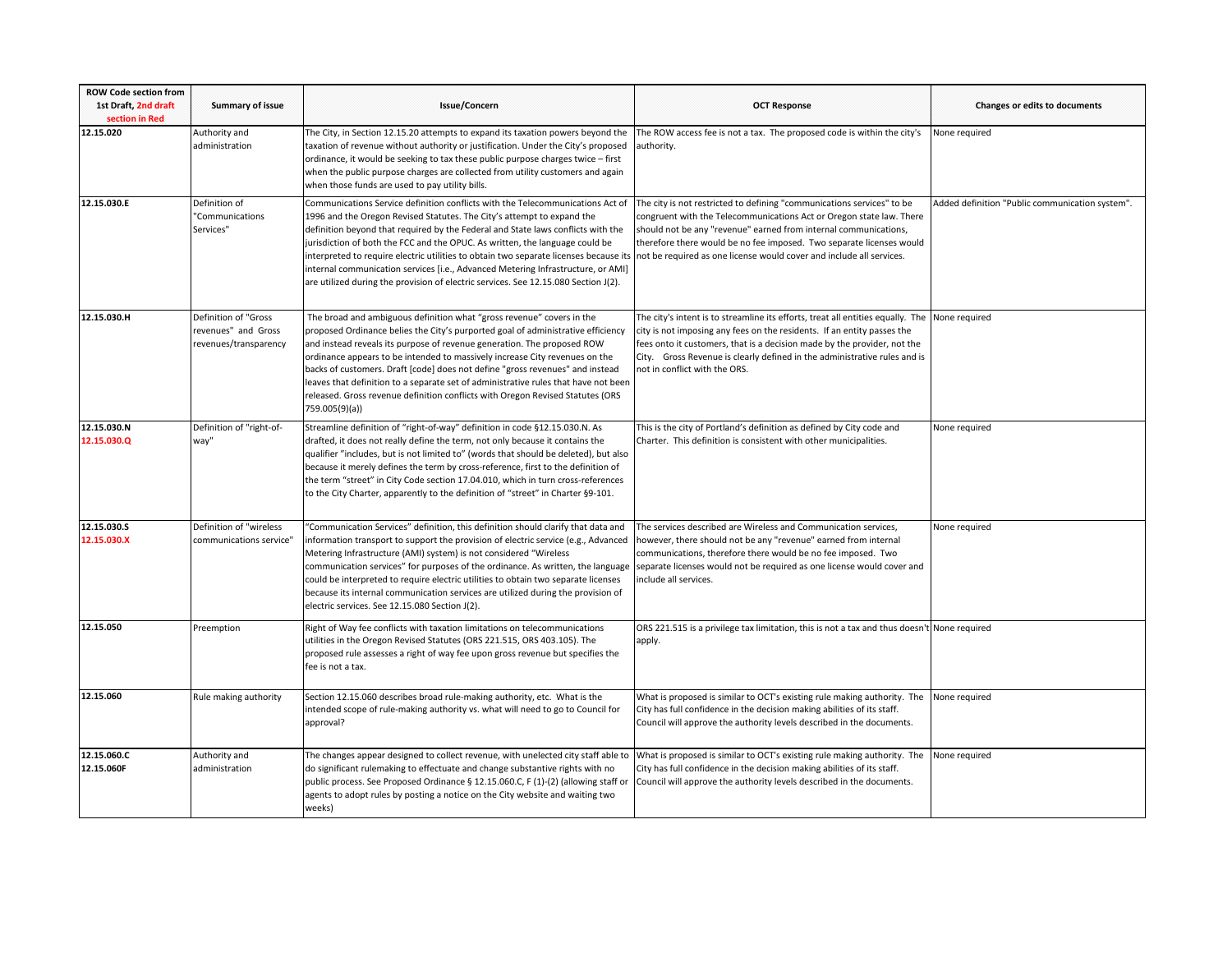| 12.15.070<br>12.15.70.B<br>12.15.70.C   | Registration                                                                                    | An annual registration requirement in Proposed Ordinance § 12.15.070 seems<br>particularly inefficient and at odds with the City's purported aims of easier<br>administration for energy utilities given our long histories of serving Portland<br>residents and businesses. Listing "the facilities over which the utility services will<br>be provided" is not administratively practical. Further, the requirement is vague                                                                                                                                                                                                                                                                                                                                                                                                                                                                                                                                                                                                                                                                                                                                                                                                                                           | The annual registration is applied to all entities, not just energy<br>providers. It is necessary as often times the information changes and the<br>city is not informed. This will only be required, if there are changes. The<br>"list" of facilities will be in the form of a GIS Map, see section<br>12.15.080.A.3 | None required |
|-----------------------------------------|-------------------------------------------------------------------------------------------------|--------------------------------------------------------------------------------------------------------------------------------------------------------------------------------------------------------------------------------------------------------------------------------------------------------------------------------------------------------------------------------------------------------------------------------------------------------------------------------------------------------------------------------------------------------------------------------------------------------------------------------------------------------------------------------------------------------------------------------------------------------------------------------------------------------------------------------------------------------------------------------------------------------------------------------------------------------------------------------------------------------------------------------------------------------------------------------------------------------------------------------------------------------------------------------------------------------------------------------------------------------------------------|------------------------------------------------------------------------------------------------------------------------------------------------------------------------------------------------------------------------------------------------------------------------------------------------------------------------|---------------|
| 12.15.080.G                             |                                                                                                 | Length of franchise/license 10-year franchises provide stability and predictability to the rates that companies<br>using the ROW pay the City. This enables service providers to know an important<br>part of their cost structure and to utilize that information in setting rates for<br>services and making other financial decisions.                                                                                                                                                                                                                                                                                                                                                                                                                                                                                                                                                                                                                                                                                                                                                                                                                                                                                                                                | Technology and laws can change rapidly; having 10-year terms makes it<br>difficult for the city to respond.                                                                                                                                                                                                            | None required |
| 12.15.080.1                             | Reservation of rights                                                                           | Section 12.15.080(I) appears to reserve to the City broad rights to attach its<br>facilities, including wireless facilities, to poles owned by utility providers, without<br>charge. What is the scope of facilities the City intends to attach to others' poles?<br>What is the process for a pole owner to demonstrate that such attachment is not<br>feasible, etc.?                                                                                                                                                                                                                                                                                                                                                                                                                                                                                                                                                                                                                                                                                                                                                                                                                                                                                                  | The City is reviewing this requirement for possible deletion                                                                                                                                                                                                                                                           | Under review. |
| 12.15.080.L                             | Leases and sales of utility<br>facilities and Sales                                             | This is not workable in the context of joint pole use and may be preempted by<br>state law to the extent it attempts to require City authorization for joint pole use<br>and attempts to define the obligations and liabilities of owners and users of<br>jointly used poles. This requirement is administratively burdensome because it<br>could extend to a utility's scrap/recycle contracts for equipment or sale of<br>vintaged used equipment. State law requires that utilities report significant utility<br>asset sales to the OPUC and those reports, are public documents. The<br>requirement that the purchaser also notify the City under subpart d is<br>administratively burdensome and unnecessary. Leases and Sales of Utility<br>Facilities conflicts with municipal authority over telecommunications utilities in<br>Oregon Revised Statutes (ORS 759.375) Furthermore, telecommunications<br>utilities are required by the federal Telecommunications Act of 1996 to lease<br>portions of facilities to other providers. These leases are approved by and<br>recorded at the OPUC. City involvement in this process would infringe directly on<br>the OPUC's statutory authority, and could be construed as a barrier to entry<br>under 47 USC §253 | Authorization from the city is not pre-empted, as the pole is within the<br>City's ROW and under its authority. The City has the right and duty to<br>know who owns and is responsible for any facilities within the city. This<br>requirement does not infringe on the authority of the OPUC.                         | None required |
| 12.15.080.M                             | Renewal                                                                                         | Suggests the city determine grant or denial of renewal of licenses within 30 days The city may make a determination before 90 days. 90 days is a<br>rather than 90 days                                                                                                                                                                                                                                                                                                                                                                                                                                                                                                                                                                                                                                                                                                                                                                                                                                                                                                                                                                                                                                                                                                  | reasonable time period.                                                                                                                                                                                                                                                                                                | None required |
| 12.15.080.N 12.15.080.N4<br>12.15.80.N5 | Termination Termination<br>Lack of transparency and<br>clarity Removal of utility<br>facilities | Termination conflicts with municipal authority over telecommunications utilities<br>in the Oregon Revised Statutes. This lack of clarity and transparency is<br>compounded by the proposed ROW ordinance providing no notice and<br>opportunity to cure in this context. See Proposed Ordinance § 12.15.080.N.4. A<br>utility's obligation under this provision should be to restore the portion of the<br>right of way disturbed by the removal to its pre-existing condition.                                                                                                                                                                                                                                                                                                                                                                                                                                                                                                                                                                                                                                                                                                                                                                                          | There is not conflict. Section 12.15.080.N.3 contains an opportunity to<br>cure.                                                                                                                                                                                                                                       | None required |
| 12.15.090.A.4                           | nterference                                                                                     | Suggests new threshold before any continuous interference where city can<br>require utility operator to reduce or cease operations: any interference in excess<br>of 48 hours or two business days (underlined text was suggested to be added)                                                                                                                                                                                                                                                                                                                                                                                                                                                                                                                                                                                                                                                                                                                                                                                                                                                                                                                                                                                                                           | The city is a first responder and it will not allow any of its operations<br>impaired.                                                                                                                                                                                                                                 | None required |
| 12.15.090.B.1                           | Pipeline services                                                                               | Proposed Ordinance § 12.15.090.B.1 and other sections of the proposed<br>ordinance appears likely in conflict with the authority of our regulator, the<br>Oregon Public Utility Commission, particular insofar as the changes would seek to<br>ban or impermissibly place burdens upon certain utilities.                                                                                                                                                                                                                                                                                                                                                                                                                                                                                                                                                                                                                                                                                                                                                                                                                                                                                                                                                                | There is no conflict.                                                                                                                                                                                                                                                                                                  | None required |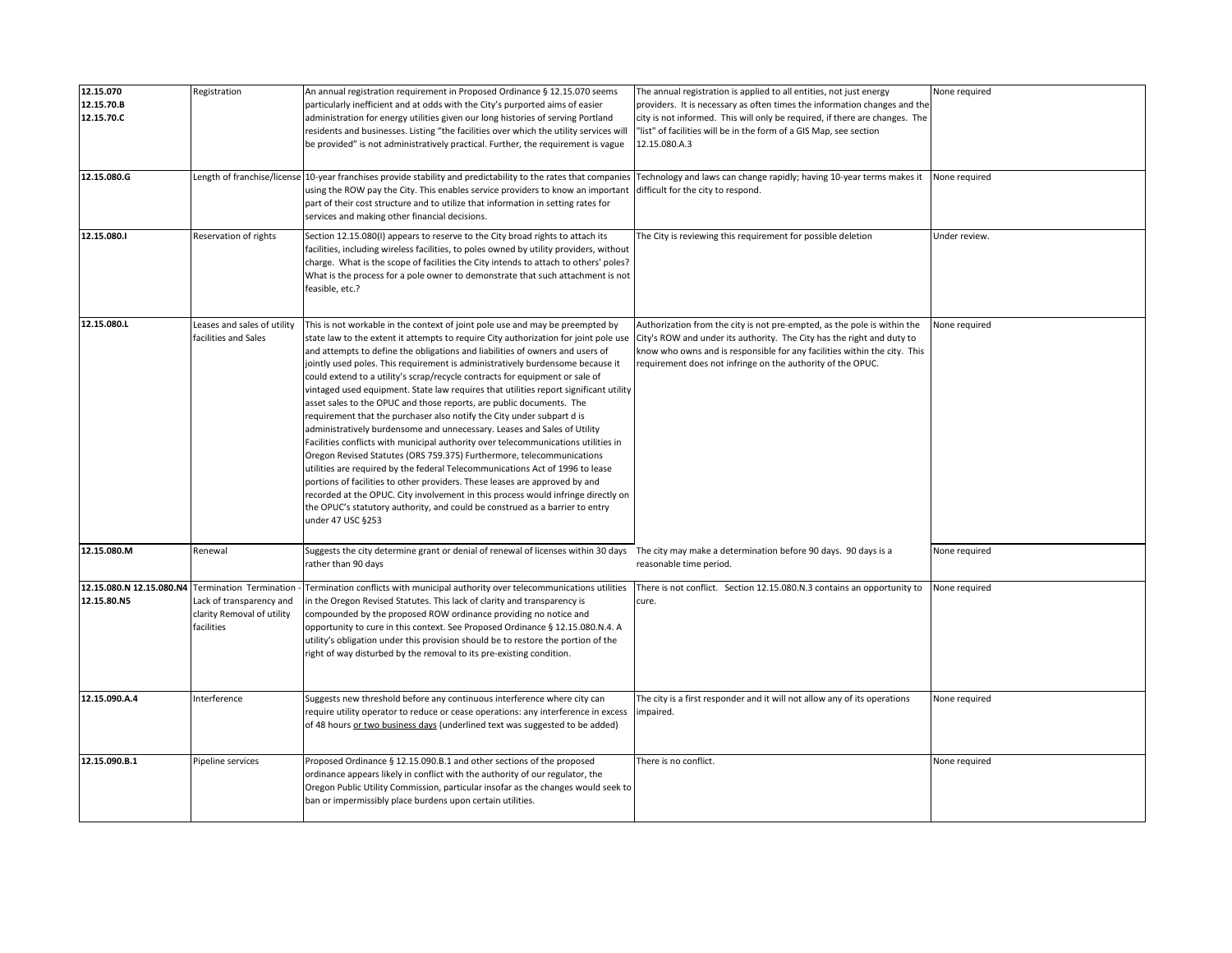| 12.15.100<br>12.15.140                                                                                                                         | Attachment fees /Fees /<br>ILEC, privilege taxes                                                                                                                                                               | In experiences with right-of-way ordinances, franchise fees are in lieu of right-of-<br>way fees entirely. This is important, especially if the City and electric utility are<br>able to successfully negotiate a franchise with a different gross revenue<br>calculation. Both state and federal law limit the level of fees the City may charge<br>for use of the ROW to recovery of the City's reasonable costs. The proposed rule<br>assesses a right of way fee upon gross revenue but specifies the fee is not a tax.<br>Upon closer examination, the base for the fee is the identical base for the<br>statutorily authorized telecommunications utility privilege tax. Municipalities are<br>authorized to levy a privilege tax on a telecommunications utility's gross revenues<br>as defined and may not be required to pay other fees                                                                                                                                                                                                                                                                                                                                                                                                                                                                                                                                                                                         | The city is not restricted to "recovery of reasonable costs", except for<br>Small Wireless facilities. The City is entitled to "fair and reasonable"<br>compensation. As this is not a "privilege tax", the city is allowed to<br>impose fees. | None required              |
|------------------------------------------------------------------------------------------------------------------------------------------------|----------------------------------------------------------------------------------------------------------------------------------------------------------------------------------------------------------------|------------------------------------------------------------------------------------------------------------------------------------------------------------------------------------------------------------------------------------------------------------------------------------------------------------------------------------------------------------------------------------------------------------------------------------------------------------------------------------------------------------------------------------------------------------------------------------------------------------------------------------------------------------------------------------------------------------------------------------------------------------------------------------------------------------------------------------------------------------------------------------------------------------------------------------------------------------------------------------------------------------------------------------------------------------------------------------------------------------------------------------------------------------------------------------------------------------------------------------------------------------------------------------------------------------------------------------------------------------------------------------------------------------------------------------------|------------------------------------------------------------------------------------------------------------------------------------------------------------------------------------------------------------------------------------------------|----------------------------|
| 12.15.100.B<br>12.15.140                                                                                                                       | Linear foot fee / Exclusion<br>for linear foot fee for<br>leased facilities                                                                                                                                    | As drafted, the code does not address how the length of an operator's facilities<br>will be determined; instead, the draft code (in §12.15.100.B.) merely states that<br>an operator who does not serve customers in the City "will pay the linear per-<br>foot fee" set by the City Council. Specify amount of linear per-foot fee and<br>mechanism for adjusting the fee. The new code should retain the lease exclusion<br>or provide another, comparable rule for multiple users of the same section of<br>right-of-waythe proposed code does not provide an explicit lease exclusion (or<br>other rule) for shared use of facilities. The proposed ordinance does not establish<br>the fee for linear-foot arrangements. Instead, it leaves that to be set by the City<br>Council, presumably to be revised from time-to-time. This provides no<br>information that providers can use to reliably forecast their costs to price their<br>services and make other financial plans. It is also unfair because providers who<br>have invested considerable sums in installing facilities in, and typically under, the<br>City's ROW cannot practically relocate those facilities if the City were to raise the<br>fee to unacceptable levels. If the City is committed to abandoning franchises,<br>however, it should address this issue by establishing ROW fees in the ordinance<br>and limiting adjustments to changes in the CPI. | The linear footage will be determine by the GIS map (section<br>12.15.080.A.3) and the fee is set in the fee schedule. Every entity that<br>uses the City's right of way is required to compensate the city for that<br>use.                   | None required              |
| 12.15.110.A<br>12.15.110.B<br>12.15.110.B.2<br>12.15.110.B.3<br>12.15.110.B.4<br>12.15.110C<br>12.15.110D                                      | Audits / BLAB appeals -<br>burden of proof / Audits 8<br><b>Audits - Penalties</b>                                                                                                                             | This section should be changed to allow utilities to provide maps and other<br>information to the City of Portland in lieu of on-site inspection. The relevant<br>departments may not be located within the City of Portland, and there may not<br>be much to "access" that cannot be provided electronically                                                                                                                                                                                                                                                                                                                                                                                                                                                                                                                                                                                                                                                                                                                                                                                                                                                                                                                                                                                                                                                                                                                            | The City has add a section for the entity to provide a GIS map of its<br>facilities. The City must have the right to on-site inspections and access<br>to all records within the City.                                                         | None required              |
| 12.15.120.A<br>12.15.120A.1<br>12.15.120.A.2<br>12.15.120.A.4<br>12.15.120.A.4.b<br>12.15.120.B<br>12.15.120.B.1<br>12.15.120.B.2<br>12.15.100 | nsurance / Insurance -<br>cancellation of policies /<br>Insurance - additional<br>insureds /Insurance -<br>required coverage /<br>Insurance - required<br>coverage - Automobile<br>liability / Indemnification | Should allow companies to self-insure. There is no such provision preventing the<br>insurance from being cancelled if the city is not notified. Clarifying that this<br>coverage will not be provided by the employer's liability policy which is part of<br>the workers compensation policy. Many general liability policies are 1M/2M but<br>the limit requirement can be satisfied by utilizing umbrella coverage. The<br>coverage will be provided per accident. Insurance and Indemnification<br>requirements are extraordinary. The proposed rule requires a period of "forever"<br>for indemnification to the City and its agents for environmental conditions which<br>is well beyond the reasonable limits of insurance policy coverage as well as<br>beyond all applicable Oregon statutes of limitation. Utilities should only be<br>responsible for indemnifying its own actions or the actions of third parties that it<br>has control over.                                                                                                                                                                                                                                                                                                                                                                                                                                                                                | This will be allowed on a case by case basis to be determined by OCT<br>with prior written approval.                                                                                                                                           | See Section 12.15.100.A(5) |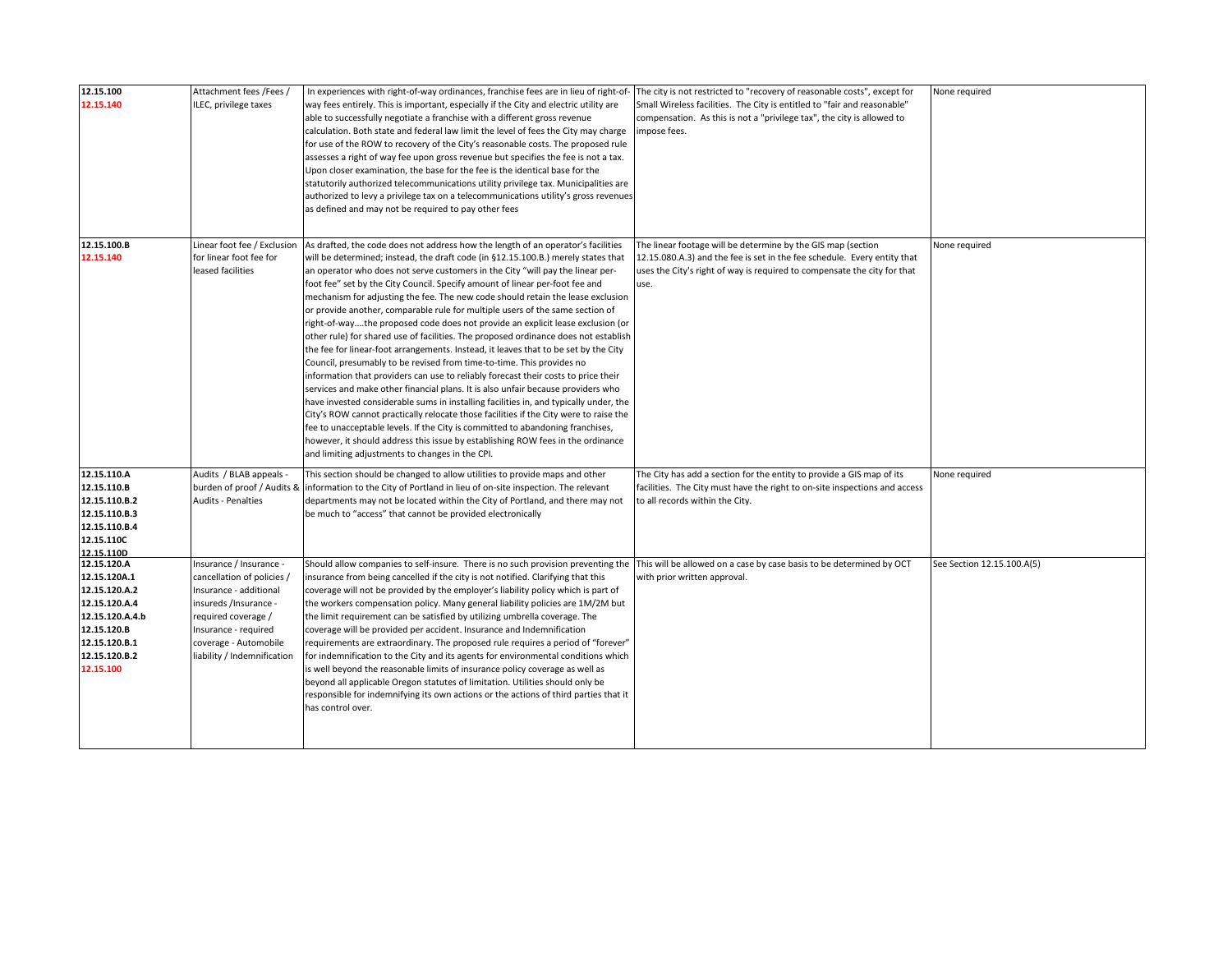| 12.15.130              | Financial assurance                                                     | The letter of credit for electric utilities should be waived. Both Portland providers  The requirement may be waived, upon written approval from the City.                                                                                                                                                                                                                                                                                                                                                                                                                                                                                                |                                                                                                                                                                                                                          | None required |
|------------------------|-------------------------------------------------------------------------|-----------------------------------------------------------------------------------------------------------------------------------------------------------------------------------------------------------------------------------------------------------------------------------------------------------------------------------------------------------------------------------------------------------------------------------------------------------------------------------------------------------------------------------------------------------------------------------------------------------------------------------------------------------|--------------------------------------------------------------------------------------------------------------------------------------------------------------------------------------------------------------------------|---------------|
| 12.15.110              |                                                                         | are long-standing, credit worthy entities. Financial Assurance requirements are<br>will disproportionately affect smaller ROW occupants or those with fewer overall<br>customers. For companies with a small number of subscribers within the<br>boundary of the City of Portland and statutory constraints on the fees and taxes<br>that may be levied, the likely fee will be less than \$1,000 per month. Mandating a<br>bond or similar instrument of one hundred times the amount of forecasted<br>monthly remittance is excessive.                                                                                                                  |                                                                                                                                                                                                                          |               |
|                        |                                                                         |                                                                                                                                                                                                                                                                                                                                                                                                                                                                                                                                                                                                                                                           |                                                                                                                                                                                                                          |               |
| 12.15.160<br>12.15.130 | Equal employment<br>opportunity/affirmative<br>action/minority business | While purportedly focused on ease of administration, the proposed changes also<br>attempt to mandate various employment and contracting practices through a<br>utility license law. Company does not dispute the value of these practices, and<br>last year, purchased \$31.5 million goods and services from verified minority-,<br>woman- or veteran-owned businesses. However, adding these requirements here<br>will increase, rather than decrease, the administrative burden on the Office of<br>Community Technology.                                                                                                                              | These are standard provsions that comply with city policy.                                                                                                                                                               | None required |
| 12.15.170              | Penalties                                                               | Penalties in the amounts in this section can add up to excessive amounts quickly.<br>Penalties do not provide sufficient due process. The City cannot grant itself fine<br>assessment authority and then deny the utility the opportunity to pursue<br>administrative due process through a hearing or similar procedure before the City<br>Council. This proposed measure would also usurp the OPUC's jurisdiction over<br>alleged misconduct by public utilities in the state, and bypasses that procedure<br>(which provides due process) at the Commission.                                                                                           | The city will provide ample opportunity for the provider to correct any<br>violations. There is nothing that limits the entities to seek relief as<br>allowed by law.                                                    | None required |
| 12.15.200              | Applicability of ordinance                                              | FAQ/ordinance language is ambiguous regarding applicability. Does the City<br>intend any portion of the ordinance to be applicable immediately, regardless of<br>when relevant franchises expire? The proposed changes invite conflict with<br>existing franchises, with no clear process for resolution. Proposed Ordinance §<br>12.15.200 (making chapter applicable to existing franchise agreements).                                                                                                                                                                                                                                                 | The new code will be effective on January 1, 2023. It will apply to<br>anyone without a valid agreement or those in a holdover status. The<br>code will apply to all existing valid agreements, if there is no conflict. | None required |
| N/A                    | Streamline submission of<br>information                                 | We also suggest that a current franchisee, who already has provided the City with All entities that own facilities within the city will now be required to<br>the required documentation on the length of its facilities in the public right-of-<br>way should, in a sense, be "grandfathered," so that upon transitioning to the new the location of facilities within its boundaries. See section 12.15.080(3).<br>licensing code the franchisee would not be required to again submit the same<br>information to the City. (This last point perhaps could be handled by<br>administrative rule adopted after the code is enacted by the City Council.) | provide exact GIS locations of the facilities. The city is entitled to know                                                                                                                                              | None required |
| N/A                    | Current franchise status                                                | when is their agreement going to end?                                                                                                                                                                                                                                                                                                                                                                                                                                                                                                                                                                                                                     | All existing valid franchise agreement will remain valid until the<br>expiration date.                                                                                                                                   | None required |
| N/A                    | Process and Timeline                                                    | Only one comment period                                                                                                                                                                                                                                                                                                                                                                                                                                                                                                                                                                                                                                   | Second comment period has been added.                                                                                                                                                                                    | None required |
| N/A                    | Attachment fees                                                         | Will ROW Usage fees for wireless still be calculated and imposed on a per<br>attachment basis? Will the separate fee ordinance referenced in the ROW usage<br>fee section have other details about the calculation of fees?                                                                                                                                                                                                                                                                                                                                                                                                                               | Fees for attachments are established in the fee schedule. The<br>attachment fee is only for the attachment and not the use of the ROW.                                                                                   | None required |
| N/A                    | Attachment fees                                                         | How will the City avoid duplicative charges under the new structure?                                                                                                                                                                                                                                                                                                                                                                                                                                                                                                                                                                                      | There is are no duplicative charges.                                                                                                                                                                                     | None required |
| N/A                    | Fee ordinance                                                           | What is the status of the fee ordinance?                                                                                                                                                                                                                                                                                                                                                                                                                                                                                                                                                                                                                  | The fee schedule is now available for comment.                                                                                                                                                                           | None required |
| N/A                    | Cost study                                                              | ROW fees for small wireless facilities must be cost-based, under the 2018 FCC<br>Order. Does the City have a cost study to support the proposed fees and will it<br>be available for review?                                                                                                                                                                                                                                                                                                                                                                                                                                                              | The 2018 FCC order requires the fees be a "reasonable approximation of<br>the state or local government's costs". The fees imposed for small cell<br>wireless facilities is a reasonable approximation.                  | None required |
| N/A                    | General                                                                 | ROW code proposed is nothing like those in other cities in terms of breadth of<br>scope, lack of clarity and transparency (of process)                                                                                                                                                                                                                                                                                                                                                                                                                                                                                                                    | The code proposed is similar to that of other jurisdictions in Oregon.                                                                                                                                                   | None required |
| N/A                    | Process                                                                 | Stakeholders were not part of the drafting of the code                                                                                                                                                                                                                                                                                                                                                                                                                                                                                                                                                                                                    | Stakeholders are invited to provide feedback for review by the city. The<br>City is not required to have Stakeholders involved in drafting regulations,<br>codes, or policies of the city.                               | None required |